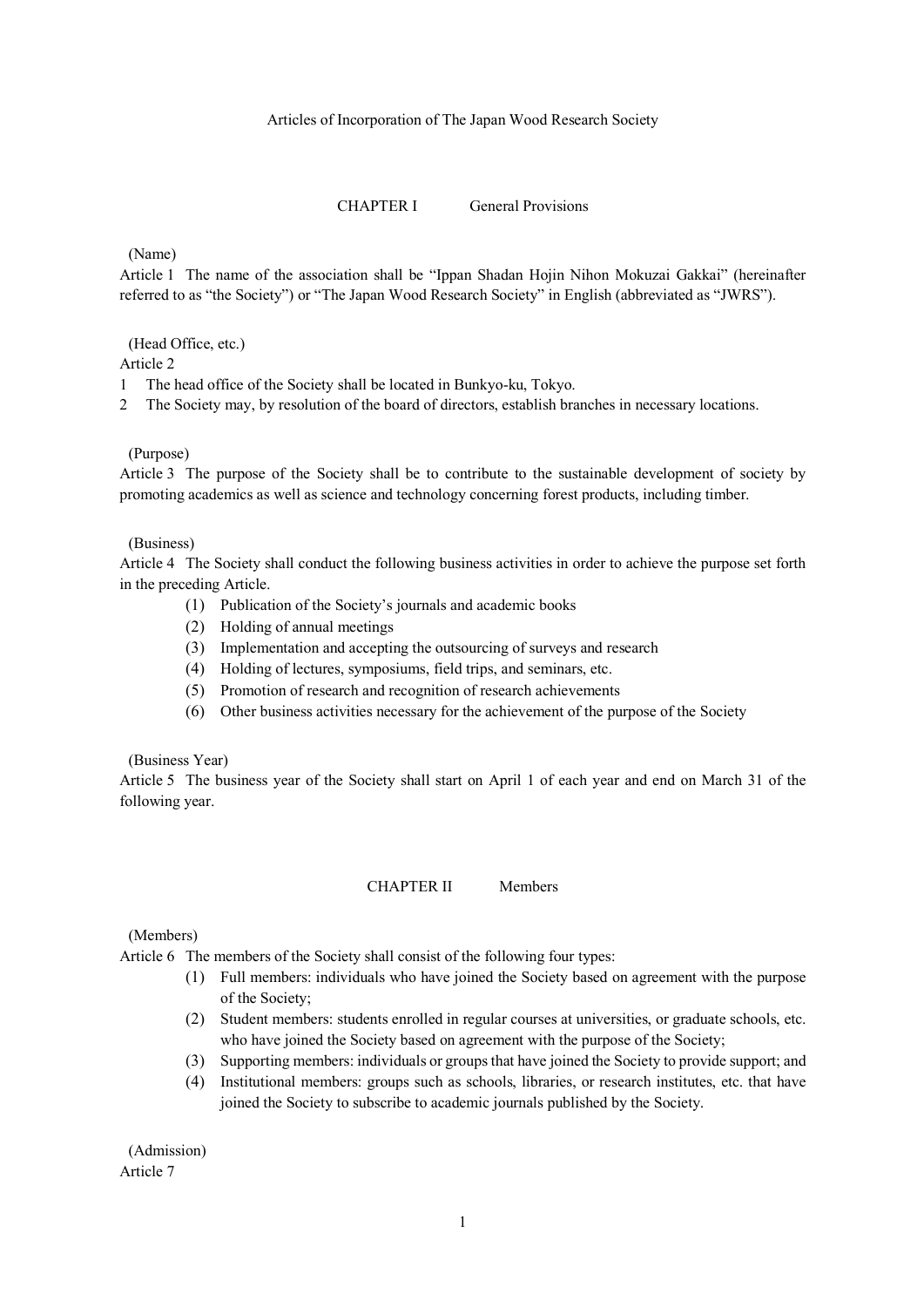- 1 Any person who intends to join the Society shall submit to the President a prescribed membership application form or electromagnetic record and obtain the approval of the board of directors.
- 2 If a supporting member is a group, the name of its representative shall be notified to the President.

# (Membership Fees)

Article 8

- 1 Members shall pay membership fees by the due date in accordance with rules that are separately established.
- 2 Membership fees shall not be refunded for any reason after payment has been made.

# (Withdrawal)

Article 9 A member may, at his/her discretion, withdraw from membership by submitting a prescribed withdrawal notice or electromagnetic record to the President.

# (Expulsion)

- Article 10
- 1 If a member falls under any of the following, the member may be expelled based on a resolution adopted by two-thirds or more of the voting rights of all the delegates at a general assembly. In such case, said member shall be notified, at least two weeks prior to the general assembly, that a proposal for his/her expulsion that includes the reason will be submitted to the assembly, and the member shall be given an opportunity to explain himself/herself prior to the resolution of the general assembly.
	- (1) When the member violates the Articles of Incorporation or rules of the Society.
	- (2) When the member defames the Society or commits an act that is contrary to the Society's purpose.
	- (3) When there is any other justifiable reason for the member's expulsion.
- 2 If the Society decides to expel a member pursuant to the preceding Paragraph, it shall notify the member to that effect.

(Loss of Membership)

Article 11 In addition to the cases set forth in the preceding two Articles, if a member falls under any of the following, he/she shall lose his/her membership.

- (1) When he/she fails to pay the membership fee for one year or more.
- (2) When an individual who is a member dies (including cases where the person is deemed legally dead or is declared dead) or when a group which is a member is dissolved (including the case where the group is deemed dissolved by law).
- (3) When he/she becomes an adult ward or a person under curatorship.

(Rights and Obligations Associated with the Loss of Membership) Article 12

- 1 In the event that a member loses his/her membership pursuant to the provisions of the preceding three Articles, he/she shall lose his/her rights as a member of the Society and shall be relieved of his/her obligations. However, he/she shall not be relieved of unperformed obligations.
- 2 The Society shall not refund membership fees already paid and other money and goods contributed even if a member loses his/her membership.

# (Rights of Full Member)

- 1 Full members may exercise the following rights of employees set forth in the Act on General Incorporated Associations and General Incorporated Foundations (hereinafter referred to as "the General Incorporated Association/Foundation Act" or simply "the Act") to the Society in the same manner as employees.
	- (1) Rights set forth in Article 14, Paragraph 2 of the Act (Inspection of the Articles of Incorporation,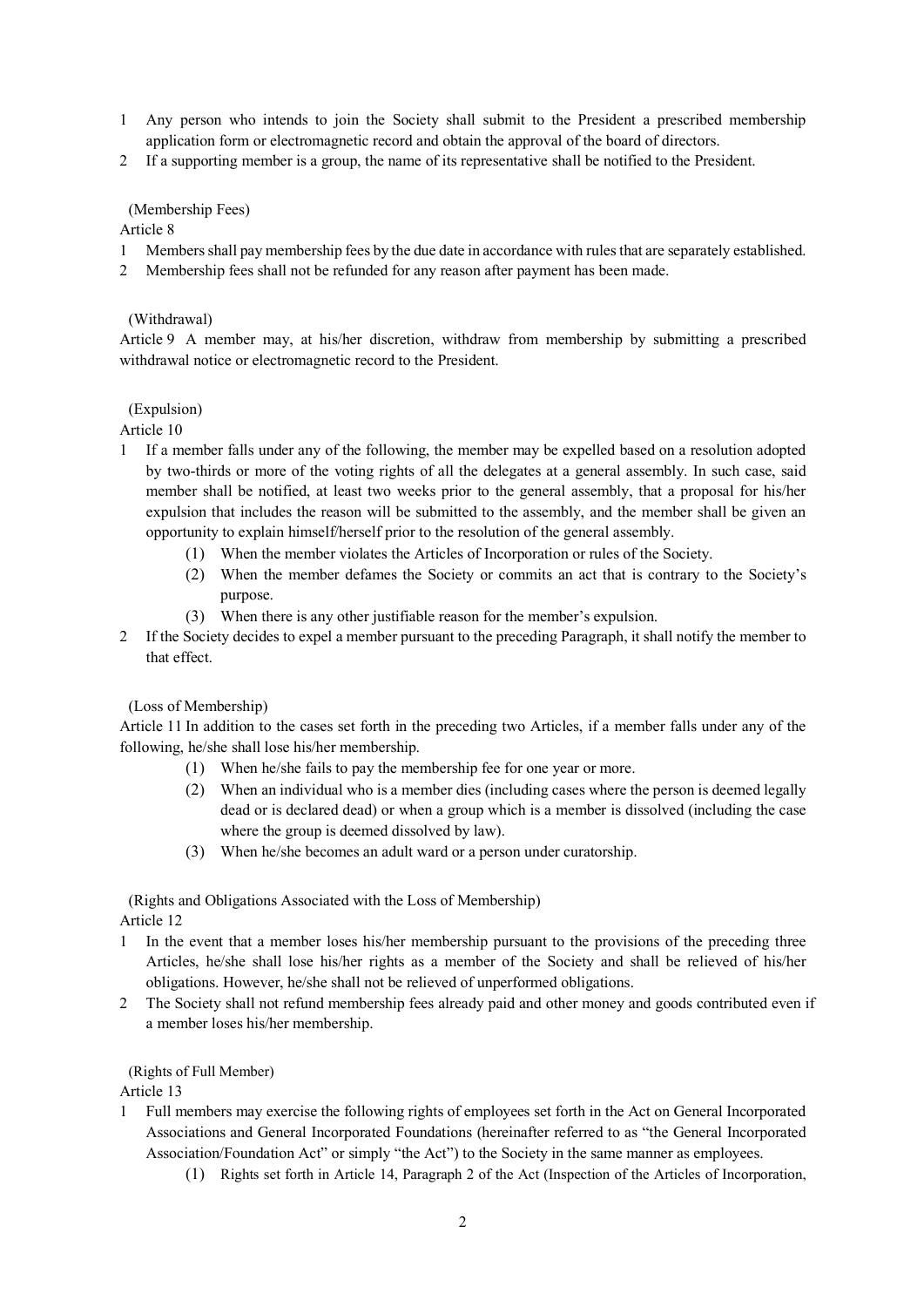etc.)

- (2) Rights set forth in Article 32, Paragraph 2 of the Act (Inspection of Member Registries, etc.)
- (3) Rights set forth in Article 57, Paragraph 4 of the Act (Inspection of Minutes of the General Meeting of Members, etc.)
- (4) Rights set forth in Article 50, Paragraph 6 of the Act (Inspection of a Document Certifying the Authority of Representation of Members, etc.)
- (5) Rights set forth in Article 52, Paragraph 5 of the Act (Inspection of Records of Votes Exercised by Electronic or Magnetic Means, etc.)
- (6) Rights set forth in Article 129, Paragraph 3 of the Act (Inspection of Financial Statements, etc.)
- (7) Rights set forth in Article 229, Paragraph 2 of the Act (Inspection of Balance Sheets, etc. of Liquidating General Incorporated Associations, etc.)
- (8) Rights set forth in Article 246, Paragraph 3, Article 250, Paragraph 3, and Article 256, Paragraph 3 of the Act (Inspection of Merger Agreements, etc.)
- 2 Full members may attend general assemblies and state their opinions.

### CHAPTER III Delegates

(Delegates and Fixed Number Thereof)

Article 14 The Society shall have no less than 40 but no more than 100 delegates. Delegates shall be employees under the General Incorporated Association/Foundation Act.

(Election of Delegates)

Article 15

- 1 Delegates shall be elected from among full members through election by full members.
- 2 Elections of delegates shall be held once every two years, during the period from December to January, and the rules necessary to hold such elections shall be set forth separately.
- 3 Directors and the board of directors may not elect a delegate.

(Duties/Authority of Delegates)

Article 16 Delegates shall attend general assemblies and have the right to vote at the general assemblies.

(Term of Office of Delegates)

Article 17

- 1 The term of office of a delegate shall be from the first ordinary general assembly held after his/her election until immediately before the ordinary general assembly held two years later, and he/she may be reappointed.
- 2 Notwithstanding the provisions of the preceding Paragraph, in cases where a delegate files an action to claim revocation of a resolution of a general assembly, dissolution of a general incorporated association, etc., enforcement of liability, or dismissal of an officer (Article 266, Paragraph 1, Article 268, Article 278, Article 284 of the Act) (including cases where an action is filed as set forth in Article 278, Paragraph 1 of the Act ), the delegate shall not lose his/her position until the conclusion of such action. However, such delegate shall not have voting rights for the appointment and dismissal of officers (Article 63 and Article 70 of the Act) and amendment of the Articles of Incorporation (Article 146 of the Act).
- 3 A delegate shall perform his/her duties even after his/her resignation or the expiry of his/her term until a new delegate is elected.

#### (Dismissal of Delegate)

- 1 If a delegate falls under any of the following, he/she may be dismissed by a resolution of a general assembly.
	- (1) When he/she violates the Articles of Incorporation of the Society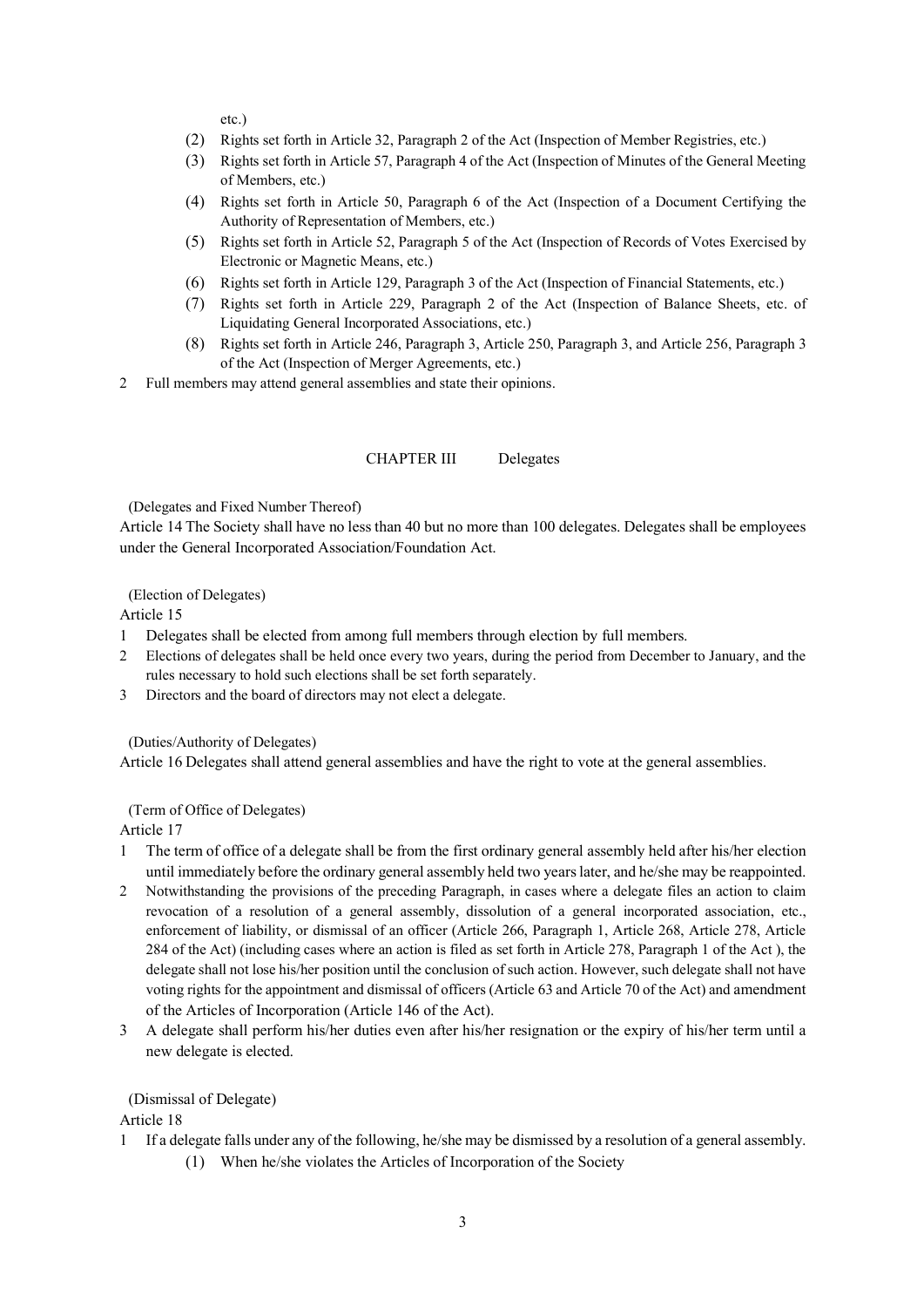- (2) When the member defames the Society or commits an act that is contrary to the Society's purpose.
- 2 In the event that a delegate is to be dismissed pursuant to the provisions of the preceding Paragraph, the delegate shall be notified to that effect no later than two weeks prior to the date of the general assembly and given an opportunity to explain himself/herself at the assembly.
- 3 When a decision to dismiss a delegate is made pursuant to Paragraph 1, the delegate shall be informed to that effect.

(Loss of Delegate Status)

Article 19 If a full member who is a delegate loses his/her membership pursuant to the provisions of Article 11, he/she shall lose his/her status as a delegate.

(Remuneration of Delegate) Article 20 Remuneration shall not be paid to delegates.

## CHAPTER IV General Assembly

(Composition)

Article 21

- 1 The Society's general assembly shall consist of delegates and shall be the general meeting of members prescribed in the General Incorporated Association/Foundation Act.
- 2 Each delegate shall have one vote at a general assembly.

(Type of Assembly)

Article 22 The Society's general assembly shall consist of two types: ordinary general assembly and extraordinary general assembly.

(Authority)

Article 23 A general assembly shall decide on the following matters:

- (1) Appointment and dismissal of officers;
- (2) Amendments to the Articles of Incorporation;
- (3) Business report and settlement of accounts (financial report) for each business year;
- (4) Criteria for admission;
- (5) Expulsion of a member;
- (6) Long-term borrowings and disposition and acceptance of material assets;
- (7) Dissolution and disposition of residual assets;
- (8) Merger and the transfer of all or part of the business;
- (9) Matters submitted to a general assembly by the board of directors; and
- (10) In addition to the foregoing, matters prescribed in the General Incorporated Association/Foundation Act.

(Holding of General Assembly)

- 1 An ordinary general assembly shall be held once a year within three months after the end of each business year.
- 2 An extraordinary general assembly shall be held in any of the following cases:
	- (1) When the board of directors finds it necessary and adopts a resolution to convene it; and
	- (2) When 1/5 or more of the delegates make a request by indicating the subject matter of the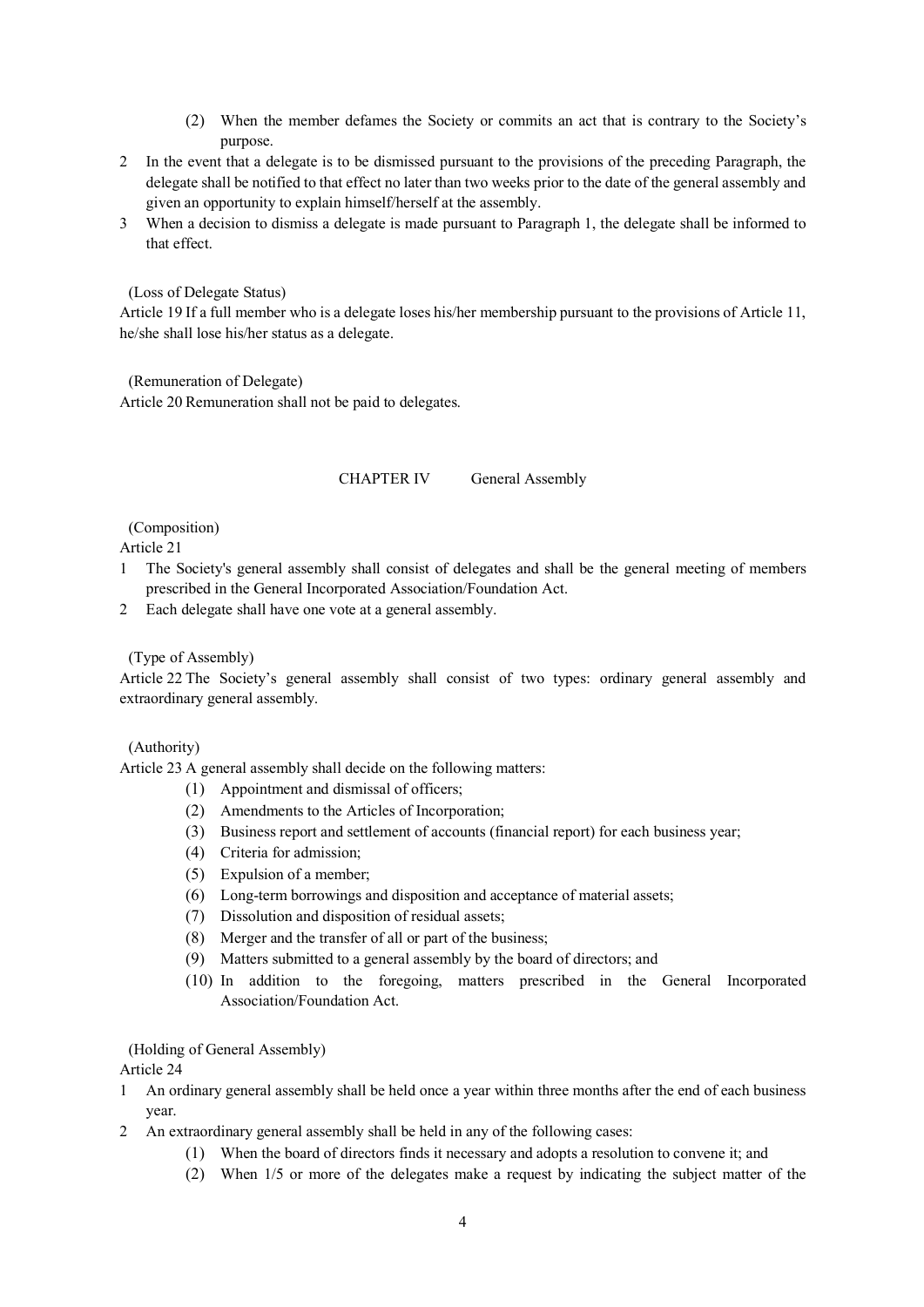#### assembly.

# (Convocation)

Article 25

- 1 A general assembly shall be convened by the President in accordance with a resolution of the board of directors.
- 2 Upon the request prescribed in Paragraph 2 of the preceding Article, the President shall convene an extraordinary general assembly within 30 days from the date of such request.
- 3 When a general assembly is convened, notice describing the date, time, place, purpose and items to be discussed shall be given in writing or by electromagnetic means at least one week prior to the date of the assembly.
- 4 Notwithstanding the provisions of the preceding Paragraph, in the case where a delegate may exercise his/her voting right in writing, such fact shall be notified no later than two weeks prior to the date of the assembly.
- 5 If, following the resolution of the board of directors to convene an assembly, the convocation procedure is not conducted promptly, directors may convene the general assembly.
- 6 A delegate who has requested convocation pursuant to Paragraph 2, Item 2 of the preceding Article may convene the general assembly upon receiving permission from a court in the case provided for in Article 37, Paragraph 2 of the General Incorporated Association/Foundation Act.

# (Chairperson)

Article 26 The President shall chair a general assembly. If the President is unable to perform his/her duties due to an accident, etc., the Vice President shall act on his/her behalf. If the Vice President is unable to perform his/her duties due to an accident, etc., the chairperson shall be selected from among the delegates present at the relevant general assembly.

# (Quorum)

Article 27 A general assembly may not be held without the attendance of a majority of the delegates.

### (Voting)

Article 28 Decisions at a general assembly shall be effected by a majority of the delegates present (provided, however, that the chairperson shall not participate in a vote), with the exception of decisions on matters stipulated in Article 49, Paragraph 2 of the General Incorporated Association/Foundation Act and matters stipulated in the Articles of Incorporation. In the event of a tie, the decision shall be rejected.

(Written Vote, etc.)

Article 29

- 1 A delegate who is unable to attend a general assembly due to an unavoidable reason may vote, in writing or by electromagnetic means, on matters notified in advance, or may appoint another delegate as his/her proxy.
- 2 In the case of the previous Paragraph, in the application of the provisions of the preceding two Articles, such delegate shall be deemed to be present.
- 3 In the case where a director or a delegate proposes a matter that constitutes the purpose of a resolution of a general assembly, if all of the delegates manifest their consent to such proposal in writing or by means of electromagnetic records, it shall be deemed that a resolution to approve such proposal has been made at a general assembly.

### (Omission of Report)

Article 30 In the case where a director notifies all delegates of any matter that should be reported to a general assembly, if all delegates manifest, in writing or by means of electromagnetic records, their intention to agree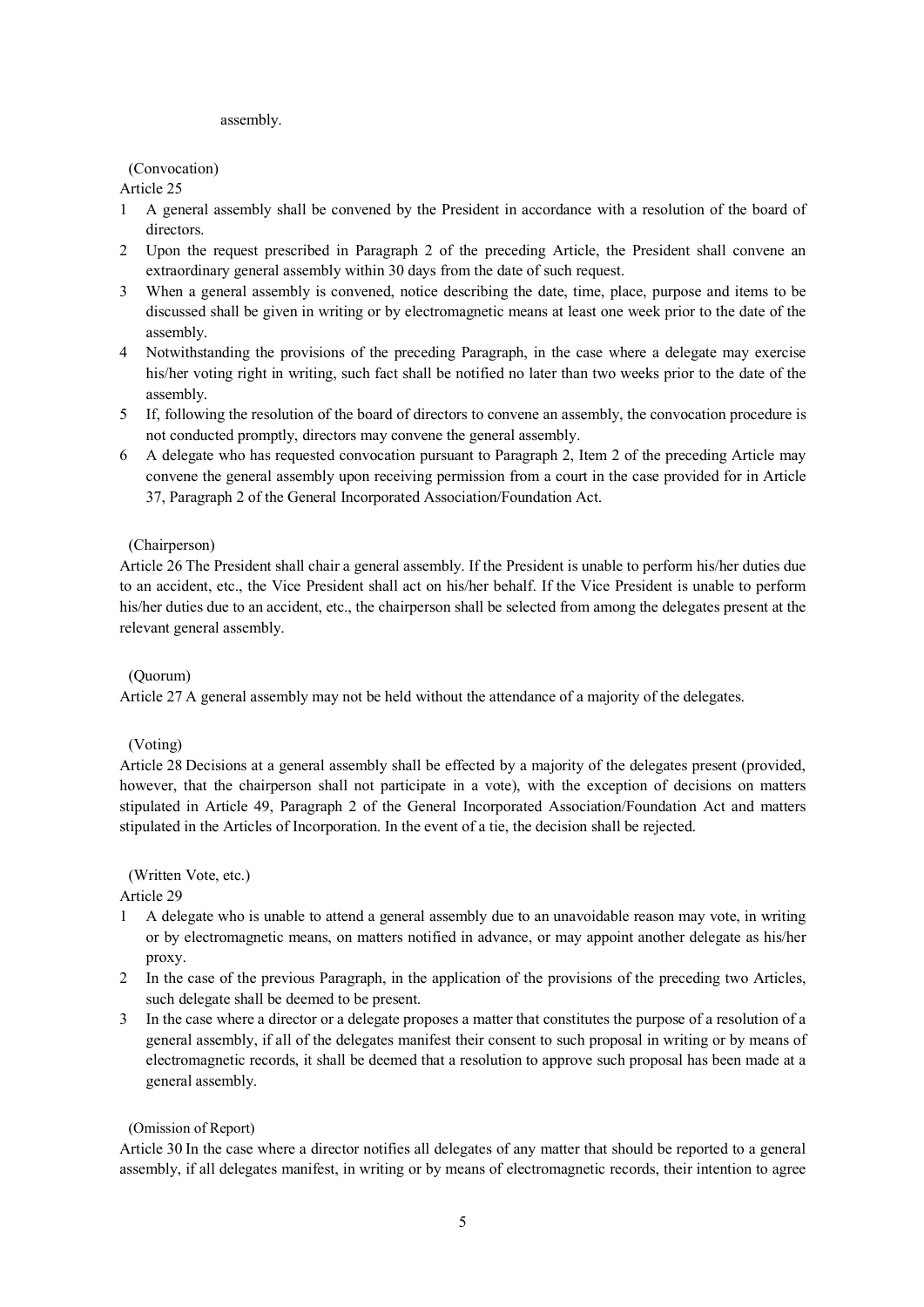that it is not necessary to report such matter to a general assembly, it shall be deemed that such matter has been reported to a general assembly.

# (Minutes)

Article 31

- 1 Minutes shall be prepared with respect to the proceedings of a general assembly pursuant to the relevant laws and regulations.
- 2 Minutes shall be signed or affixed with seals by at least two minutes signatories appointed at the general assembly from among the chairperson and the delegates present.

(General Assembly Rules)

Article 32 Necessary matters concerning the operation of a general assembly shall be governed by the general assembly rules established at the general assembly in addition to laws and regulations and the Articles of Incorporation.

### CHAPTER V Officers

(Type of Officers)

Article 33

- 1 The Society shall have the following officers.
	- Director No less than 15 but no more than 30 Auditor 2 persons
- 2 One of the directors shall be the President, and the President shall be the representative director under the General Incorporated Association/Foundation Act. Up to three directors shall be Vice Presidents, and up to five directors shall be executive directors.

(Appointment of Officers, etc.)

Article 34

- 1 Directors and auditors shall be appointed at a general assembly in accordance with the rules provided separately.
- 2 The President, Vice President(s), and executive director(s) shall be appointed by the board of directors.
- 3 Auditors may not serve concurrently as directors or secretarial staff.
- 4 The total number of a director, his/her spouse who is a director, and other relatives within the third degree of kinship who are directors, and directors who have a special relationship with such director shall not exceed one third of the total number of board members.

(Duties/Authority of Directors)

- 1 Directors shall be the members of the board of directors and make decisions on the execution of the Society's business pursuant to the provisions of the Articles of Incorporation.
- 2 The President shall represent the Society and preside over its affairs.
- 3 The Vice President shall assist the President, and in the event that the President is unable to perform his/her duties or his/her position is vacant, the Vice President shall perform the duties of the President on his/her behalf.
- 4 If both the President and the Vice President are unable to perform their duties, a director designated by the President in advance will act on their behalf, or a representative shall be elected from among the directors.
- 5 Executive directors shall assist the President and the Vice President and share in the execution of the tasks determined by resolution of the board of directors.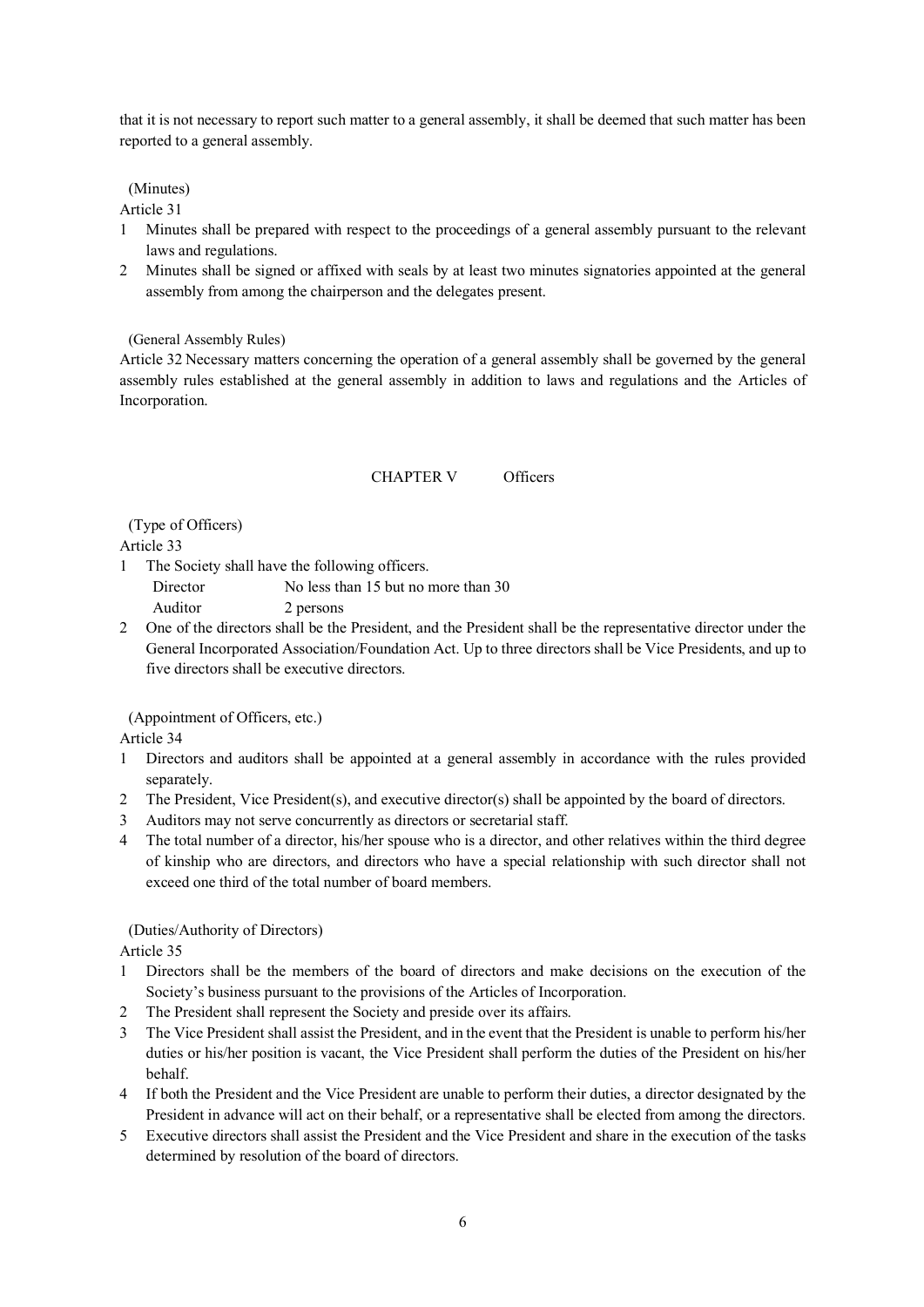# (Duties/Authority of Auditors)

Article 36 Auditors shall:

- (1) audit the directors' performance of duties and prepare audit reports pursuant to laws and regulations;
- (2) audit the status of the Society's business, assets, and accounting;
- (3) attend general assemblies and board of directors' meetings and express their opinions;
- (4) report to a general assembly and the board of directors when it is recognized that a director has committed or is likely to commit an improper act, or when there is a fact in violation of laws and regulations and/or the Articles of Incorporation or a grossly improper fact;
- (5) request the President to convene a board of directors' meeting if it is necessary to make a report pursuant to the preceding Item; however, if, within five days of the request, no convocation notice is issued setting a date within two weeks of the date of the request as the board of directors' meeting date, they shall directly convene the board of directors' meeting;
- (6) investigate proposals and documents that directors intend to submit to a general assembly as well as other items prescribed by laws and regulations, and report the results of such investigations to the general assembly if they find any violation of laws and regulations and/or the Articles of Incorporation, or significant impropriety;
- (7) request that a director cease an act, in the case where such director engages in or is likely to engage in an act outside the scope of the purpose of the Society or other acts in violation of laws and regulations and/or the Articles of Incorporation, if such act is likely to cause substantial damage to the Society; and
- (8) exercise any other authority of auditors approved by laws and regulations.

(Term of Office of Officers)

Article 37

- 1 The term of office of directors shall be until the close of the ordinary general assembly pertaining to the last business year ending within two years following their appointment, and they may be reappointed. However, their term of office may be shortened by resolution of a general assembly. In addition, such term may not exceed six consecutive years unless otherwise specified.
- 2 The term of office of auditors shall be until the close of the ordinary general assembly pertaining to the last business year ending within two years following their appointment, and they may be reappointed. However, such term may not exceed six consecutive years.
- 3 The term of office of a person who takes office to increase the number of directors or to fill a vacancy shall be the remaining term of office of the incumbent or predecessor.
- 4 Even after their resignation or the expiration of their term of office, officers shall continue to perform their duties until their successors take office.

# (Dismissal of Officers)

Article 38 An officer may be dismissed by resolution of a general assembly; provided, however, that any dismissal of an auditor shall require a resolution adopted by two-thirds or more of the voting rights of all the delegates.

(Remuneration, etc.)

# Article 39

- 1 Officers may receive remuneration.
- 2 Officers may be paid the expenses they incur in executing their duties.
- 3 Necessary matters concerning the preceding two Paragraphs shall be separately determined through resolution of a general assembly.

(Restrictions on Transactions)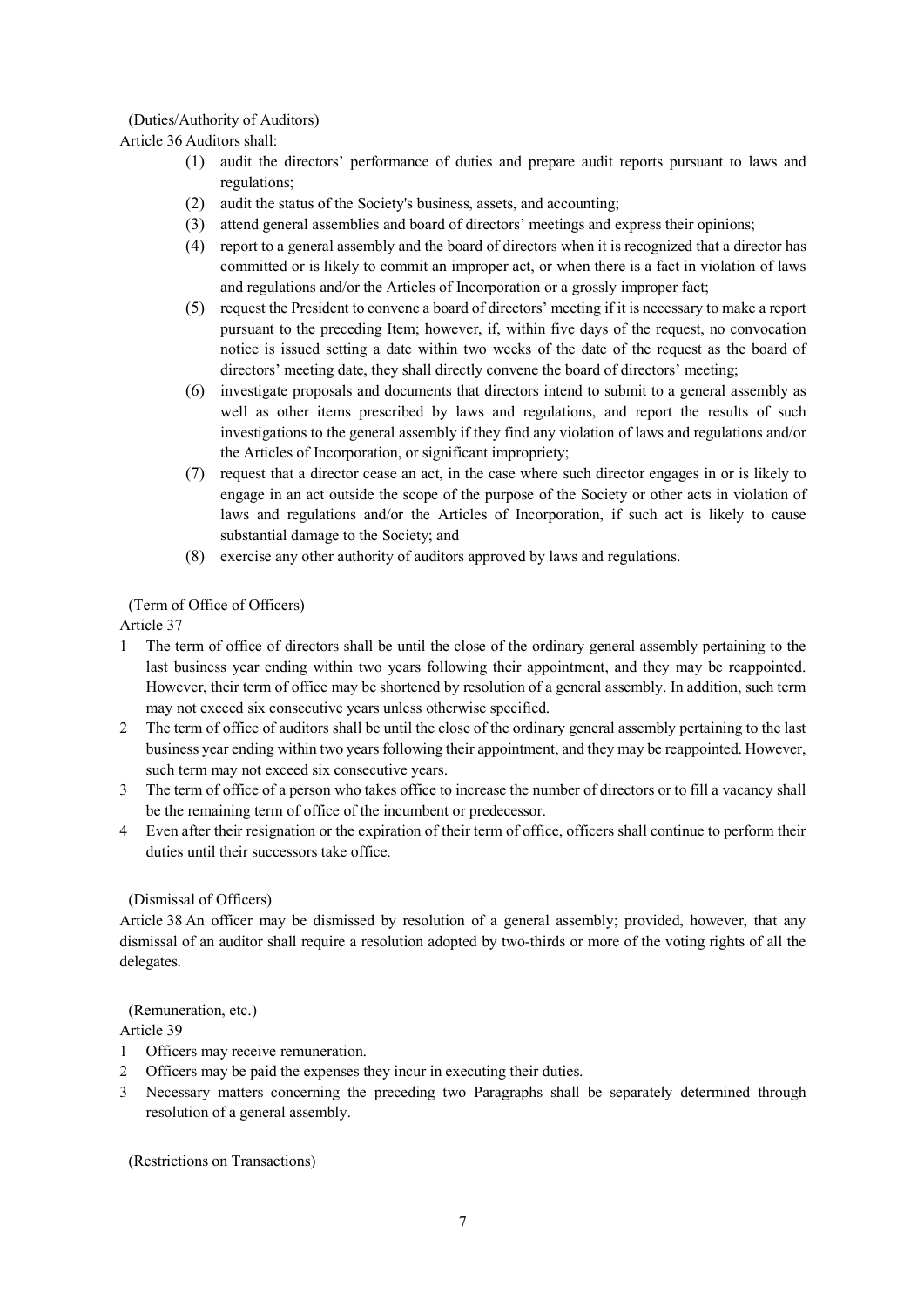# Article 40

- 1 When an officer intends to engage in any of the following transactions, he/she shall disclose the important facts concerning the transaction and obtain approval from the board of directors.
	- (1) Transactions that are in the line of business of the Society and that are conducted for his/her own benefit or for the benefit of any third party
	- (2) Transactions with the Society conducted for his/her own benefit or for the benefit of any third party
	- (3) Transactions in which the interests of the Society and the officer conflict
- 2 An officer who has carried out a transaction set forth in the preceding Paragraph shall report the important facts of the transaction to the board of directors without delay.

(Officers' Liability for Damages and Exemption)

Article 41

- 1 If an officer neglects his/her duties, he/she shall be liable to the Society for damages arising as a result thereof pursuant to the provisions of Article 111 of the General Incorporated Association/Foundation Act.
- 2 Notwithstanding the provisions of the preceding Paragraph, if an officer has acted in good faith and without gross negligence in performing his/her duties, he/she may be exempted from liability for damages in whole or in part by resolution of a general assembly.

(Counselor and Advisor)

Article 42

- 1 The Society may have a few counselors and advisors.
- 2 Counselors and advisors shall be appointed after their term of office has been decided by the board of directors.
- 3 A counselor may attend a board of directors' meeting and state his/her opinion.
- 4 Advisers shall give the President advice on important matters of the Society in response to consultation by the President.

# CHAPTER VI Board of Directors

(Composition)

Article 43 The Society shall have a board of directors consisting of all directors.

(Authority)

- 1 The board of directors shall perform the following duties in addition to matters provided for in the Articles of Incorporation.
	- (1) Determination of the time and place of a general assembly and the matters constituting the purposes thereof
	- (2) Matters concerning the establishment, amendment, and abolition of rules
	- (3) Decision-making on the execution of the Society's business in addition to the matters prescribed in the preceding Items
	- (4) Supervision of the performance of duties by directors
	- (5) Appointment and removal of the President and Vice President(s)
- 2 The board of directors may not delegate decision-making on the execution of the following matters and other important business to directors.
	- (1) Disposition and acceptance of material assets
	- (2) Taking out a large loan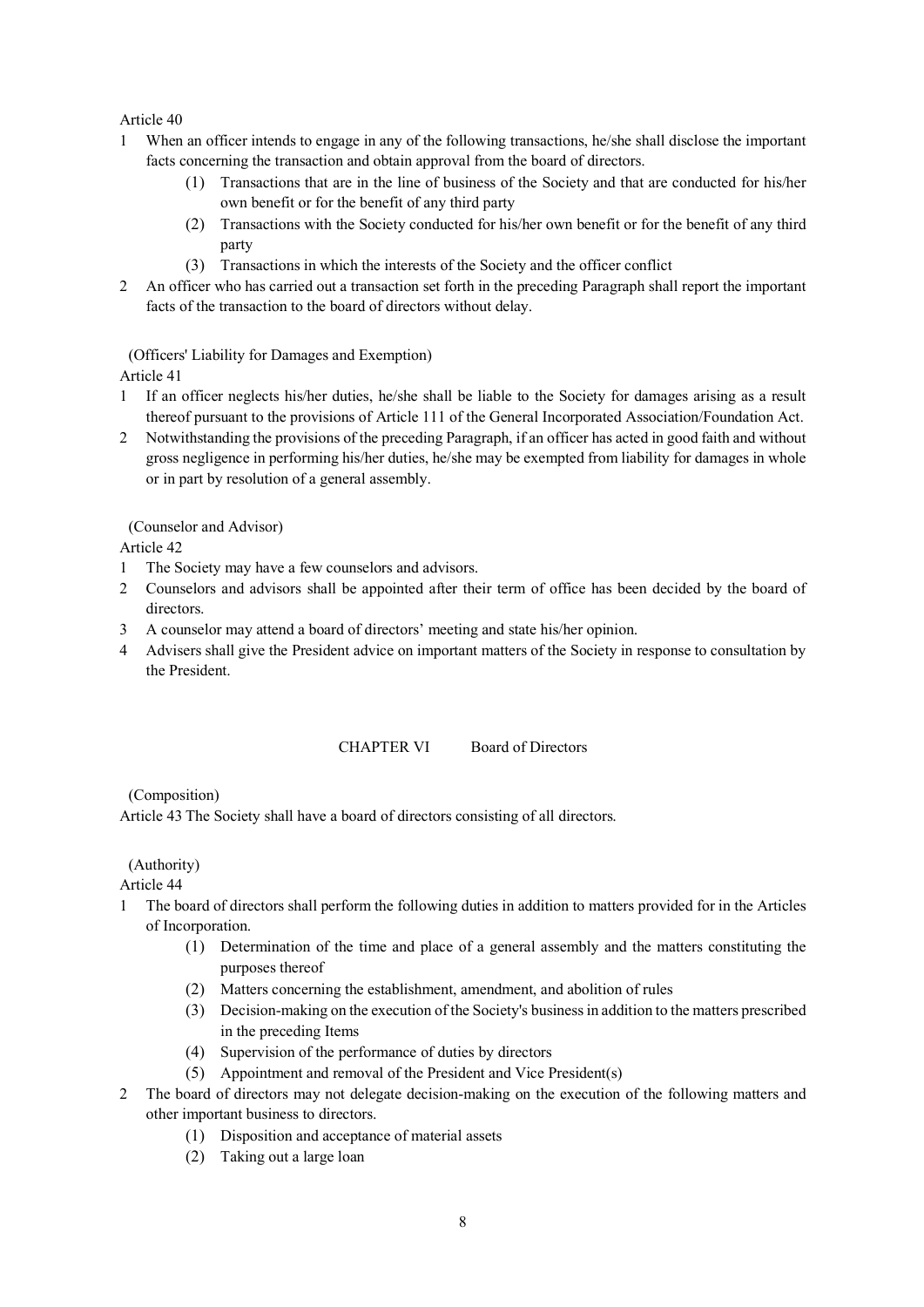- (3) Appointment and removal of material employees
- (4) Establishment, change or abolition of a secondary office or any other important organization
- (5) Development of an internal control system (establishment of a system to ensure that the performance of duties by directors complies with laws and regulations and the Articles of Incorporation, and other systems necessary to ensure the appropriateness of the Society's business as specified by laws and regulations)

(Type and Holding of Board of Directors' Meetings) Article 45

- 1 Board of directors' meetings shall consist of the following two types of meetings: ordinary board meeting and extraordinary board meeting.
- 2 An ordinary board meeting shall be held, in principle, at least four times in each business year.
- 3 An extraordinary board meeting shall be held in any of the following cases:
	- (1) When the President deems it necessary;
	- (2) When a director other than the President requests the President to convene a meeting by submitting a document indicating the matters that constitute the purpose of the meeting;
	- (3) In the case where, within five days of the request referred to in the preceding Item, no convocation notice of the board of directors' meeting is issued setting a date within two weeks of the date of the request as the board of directors' meeting date, and the director that made the request calls the meeting; and
	- (4) When an auditor requests the President to convene a meeting pursuant to the provisions of Article 36, Item 5 or when an auditor requests the holding of a meeting.

### (Convocation)

Article 46

- 1 The President shall convene board of directors' meetings. However, this shall not apply when a director convenes a meeting pursuant to Paragraph 3, Item 3 of the preceding Article or when an auditor convenes a meeting pursuant to the latter part of Paragraph 3, Item 4 of the preceding Article.
- 2 When a board of directors' meeting is convened, notice describing the date, time, place, and matters constituting the purpose of the meeting shall be given to each director and auditor in writing or by electromagnetic means at least one week prior to the date of the meeting.
- 3 Notwithstanding the provisions of the preceding Paragraph, a board of directors' meeting may be held without the convocation procedures, if the consent of all directors and auditors is obtained.

### (Chairperson)

Article 47 The President shall chair board of directors' meetings.

### (Quorum)

Article 48 A board of directors' meeting shall not be held unless more than half of the current number of directors are present.

### (Voting)

Article 49 Unless otherwise provided for in the Articles of Incorporation, decisions of the board of directors shall be made by a majority of the directors present when a majority of the directors, excluding those with a special interest, are present.

### (Omission of Resolutions)

Article 50 In the case where a director proposes a matter that constitutes the purpose of a resolution of the board of directors, if all of the members of the board of directors who are entitled to vote manifest their consent to such proposal in writing or by means of electromagnetic records, it shall be deemed that a resolution to approve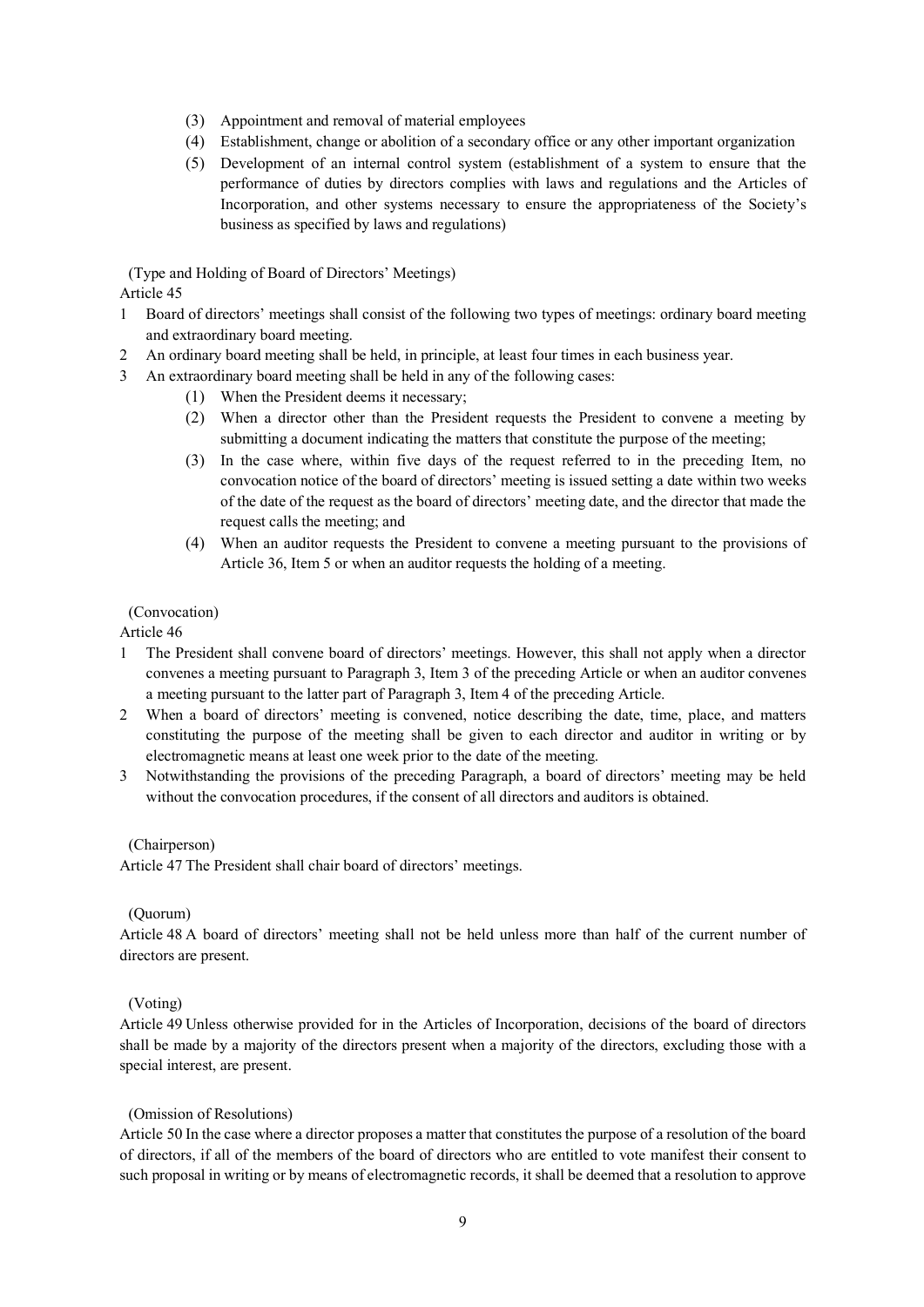such proposal has been made at a board of directors' meeting. However, this shall not apply when an auditor makes an objection.

# (Omission of Report)

Article 51 In the case where a director or an auditor has notified all directors and auditors of the matters to be reported to the board of directors, it shall not be required to report such matters to the board of directors.

# (Minutes)

Article 52

- 1 Minutes shall be prepared with respect to the proceedings of board of directors' meetings pursuant to the relevant laws and regulations.
- 2 The representative director and auditors present shall affix their names and seals to the minutes set forth in the preceding Paragraph.

### (Rules of the Board of Directors)

Article 53 Matters concerning the board of directors shall be governed by the rules of the board of directors, etc. established by the board of directors, in addition to laws and regulations and the Articles of Incorporation.

### CHAPTER VII Assets and Accounting

(Business Plan and Budget)

Article 54 The business plan of the Society, related budget for income and expenditures, and other documents concerning prospects for financing shall be prepared by the President, and these documents shall be decided and approved by the board of directors prior to the commencement of each business year.

### (Provisional Budget)

Article 55

- 1 Notwithstanding the provision of the preceding Article, in the event that the budget is not approved due to unavoidable reasons, the President shall be able to manage income and expenditures based on the budgeting for the preceding business year until the date of approval of the budget following a resolution of the board of directors.
- 2 The income and expenditures referred to in the preceding Paragraph shall be deemed to constitute income and expenditures in the newly approved budget.

# (Business Report and Closing)

Article 56

- 1 With respect to the business report and settlement of accounts of the Society, after the end of each business year, the President shall prepare the business report, financial statements, and any annexed detailed statements thereof (hereinafter referred to as "Financial Statements, etc."), have them audited by an auditor, and obtain the approval of the board of directors, and then of an ordinary general assembly.
- 2 The Society shall give public notice of its balance sheet immediately after the conclusion of the ordinary general assembly referred to in the preceding Paragraph, in accordance with laws and regulations.

(Long-term Borrowings and the Disposition and Acceptance of Material Assets) Article 57

1 When the Society intends to borrow funds, a resolution shall be made at a general assembly by a majority, which is more than half of the total number of delegates and more than two-thirds of the voting rights of all delegates, except with respect to short-term borrowings to be redeemed with income from the business year.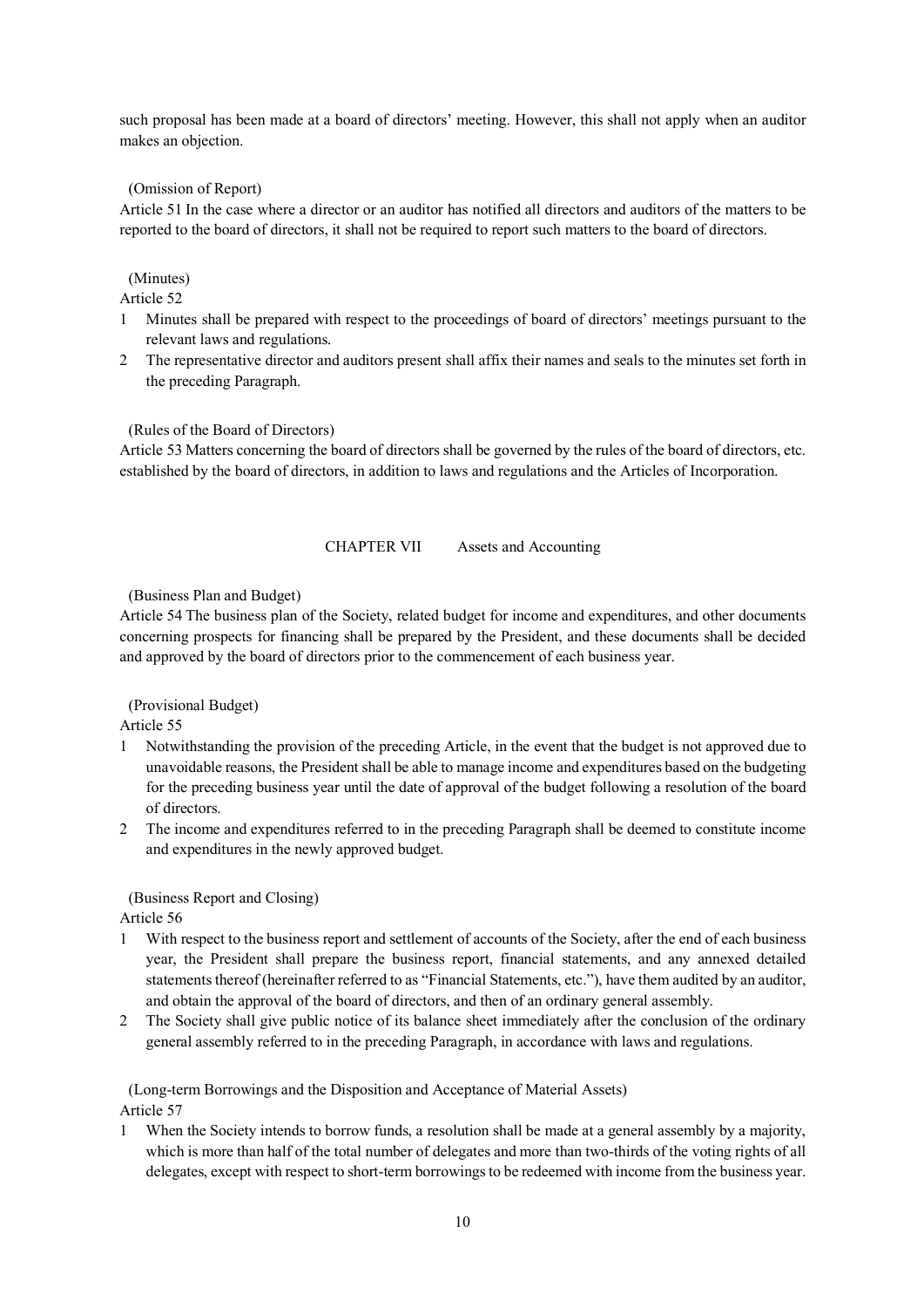2 When the Society intends to dispose of or accept material assets, it shall obtain the same resolution as in the preceding Paragraph.

(Accounting Principles, etc.)

Article 58

- 1 The accounting of the Society shall be in accordance with the accounting practices of general incorporated associations generally accepted as fair and appropriate.
- 2 The surplus of the Society shall not be distributed.

(Detailed Regulations, etc.)

Article 59 The Society may establish regulations and detailed rules to satisfy Articles 54 through 58 for the proper execution of its budget.

CHAPTER VIII Amendment to the Articles of Incorporation, Merger, and Dissolution, etc.

### (Amendments to the Articles of Incorporation)

Article 60 The Articles of Incorporation may be amended if a resolution is made at a general assembly by a majority, which is more than half of the total number of delegates and more than two-thirds of the voting rights of all delegates.

### (Merger)

Article 61 The Society may effect a merger with any other general incorporated association or general incorporated foundation, transfer all or part of its business, or abolish all of its businesses for public interest purposes if a resolution is made at a general assembly by a majority, which is more than half of the total number of delegates and more than two-thirds of the voting rights of all delegates.

### (Dissolution)

Article 62 The Society may be dissolved for any of the reasons prescribed in Article 148, Items 1 through 2 and Items 4 through 7 of the General Incorporated Association/Foundation Act or by a resolution made at a general assembly by a majority, which is more than half of the total number of delegates and more than two-thirds of the voting rights of all delegates.

### (Ownership of Residual Assets)

Article 63 If the Society goes into liquidation due to dissolution, etc., the residual assets of the Society shall be donated to public interest corporations having a business purpose similar to the Society's, juridical persons, the national government, or local governments referred to in Article 5, Item 17 of the Act on Authorization of Public Interest Incorporated Associations and Public Interest Incorporated Foundation, by resolution of a general assembly.

### CHAPTER IX Committees and Study Groups

### (Committee)

Article 64 The Society may establish a committee by resolution of the board of directors when necessary for the promotion of its business and execution of its affairs.

(Study Group)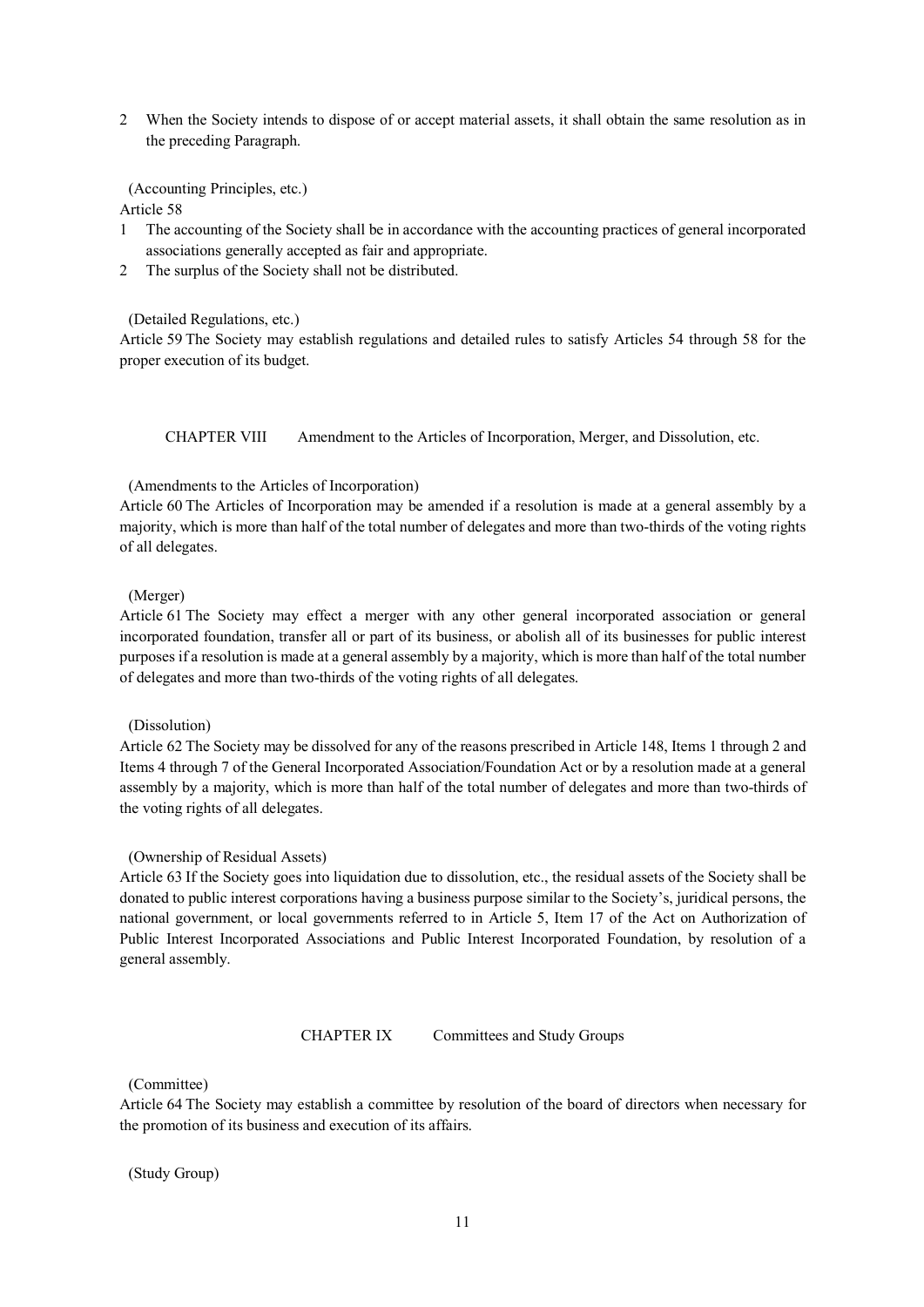Article 65 The Society may establish a study group by resolution of its board of directors.

# CHAPTER X Secretariat

(Establishment of Secretariat and Secretary General, etc.) Article 66

- 1 The secretariat shall be established for the purpose of carrying out the administrative work of the Society.
- 2 The Secretariat shall have a secretary general and a few staff members as secretariat staff.
- 3 The secretary general and other staff members may be paid.
- 4 The secretary general and other staff members shall be appointed/dismissed by the President with the approval of the board of directors.
- 5 Matters necessary for the organization and operation of the secretariat shall be determined separately by the President by resolution of the board of directors.

## (Books and Documents to be Kept)

## Article 67

- 1 The following books and documents shall be kept at the office at all times.
	- (1) Articles of Incorporation
	- (2) Member registry and documents concerning changes in members
	- (3) List of directors and auditors
	- (4) Documents concerning certification, permission, authorization, etc. and registration
	- (5) Documents concerning the proceedings of general assemblies and board of directors' meetings specified by the Articles of Incorporation
	- (6) Business plan and the budget for income and expenditures
	- (7) Business report and financial statements, etc.
	- (8) Audit report
	- (9) Other books and documents specified by laws and regulations
- 2 Inspection of the books and documents described in each Item of the preceding Paragraph shall be governed by the information disclosure regulations set forth in Article 68, Paragraph 2 as well as by laws and regulations.

CHAPTER XI Information Disclosure and Personal Information Protection

### (Information Disclosure)

Article 68

- 1 In order to promote fair and open activities, the Society shall actively disclose its activities, operations, financial data and other information.
- 2 Necessary documents concerning information disclosure shall be determined separately by resolution of the board of directors.

(Personal Information Protection)

- 1 The Society shall make every effort to protect any personal information that may come to its knowledge in the course of its business.
- 2 Necessary matters concerning personal information protection shall be determined separately by resolution of the board of directors.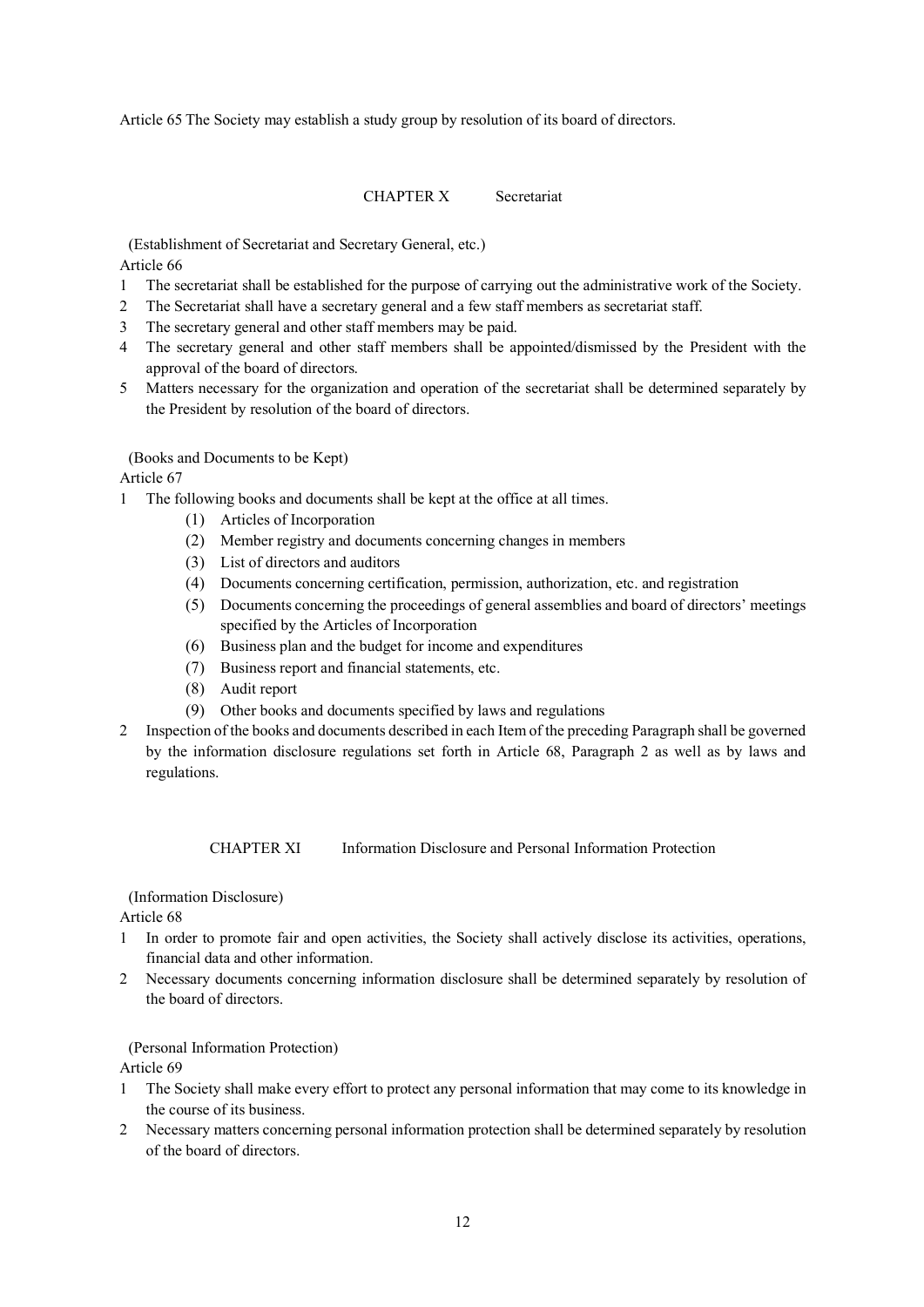#### (Method of Public Notice)

Article 70 The Society shall give public notice electronically. However, in the case where it is unable to give electronic public notice due to an accident or any other unavoidable circumstances, it shall give public in the Official Gazette published by the Japanese Government.

CHAPTER XII Supplementary Provisions

## (Delegation)

Article 71 Matters necessary for the operation of the Society other than those set forth in the Articles of Incorporation shall be determined separately by resolution of the board of directors.

(Initial Business Year of the Society)

Article 72 Notwithstanding the provisions of Article 5, the first business year of the Society shall commence on the date of its establishment and end on March 31, 2011.

(Employees at the Time of Establishment)

Article 73 The names and addresses of the employees (delegates) at the time of the establishment of the Society shall be as follows.

| Nobuaki Hattori    | 11-2-103, Toyogaoka 2-chome, Tama-shi, Tokyo                 |
|--------------------|--------------------------------------------------------------|
| Shogo Okumura      | 10-9, Miyanokita-cho, Arashiyama, Nishikyo-ku, Kyoto-shi     |
| Kazuhiko Fukushima | 25-3, Odoriyama, Myodaiji-cho, Okazaki-shi, Aichi Prefecture |

(Officers at the Time of Establishment) Article 74

1 The names of the officers at the time of the establishment of the Society shall be as follows.

2 Notwithstanding the provisions of Article 37, Paragraph 1, the term of office of the officers at the time of the establishment of the Society shall be until the conclusion of the ordinary general assembly for the business year of 2010.

Directors at the Time of Establishment Nobuaki Hattori Shogo Okumura Kazuhiko Fukushima Yasuo Iijima Akira Isogai Yuji Imamura Masamitsu Ota Shuichi Kawai Ryuichiro Kondo Masahiro Samejima Junji Sugiyama Tomoyuki Hayashi Takuro Hirai Ryo Funada Gyosuke Meshitsuka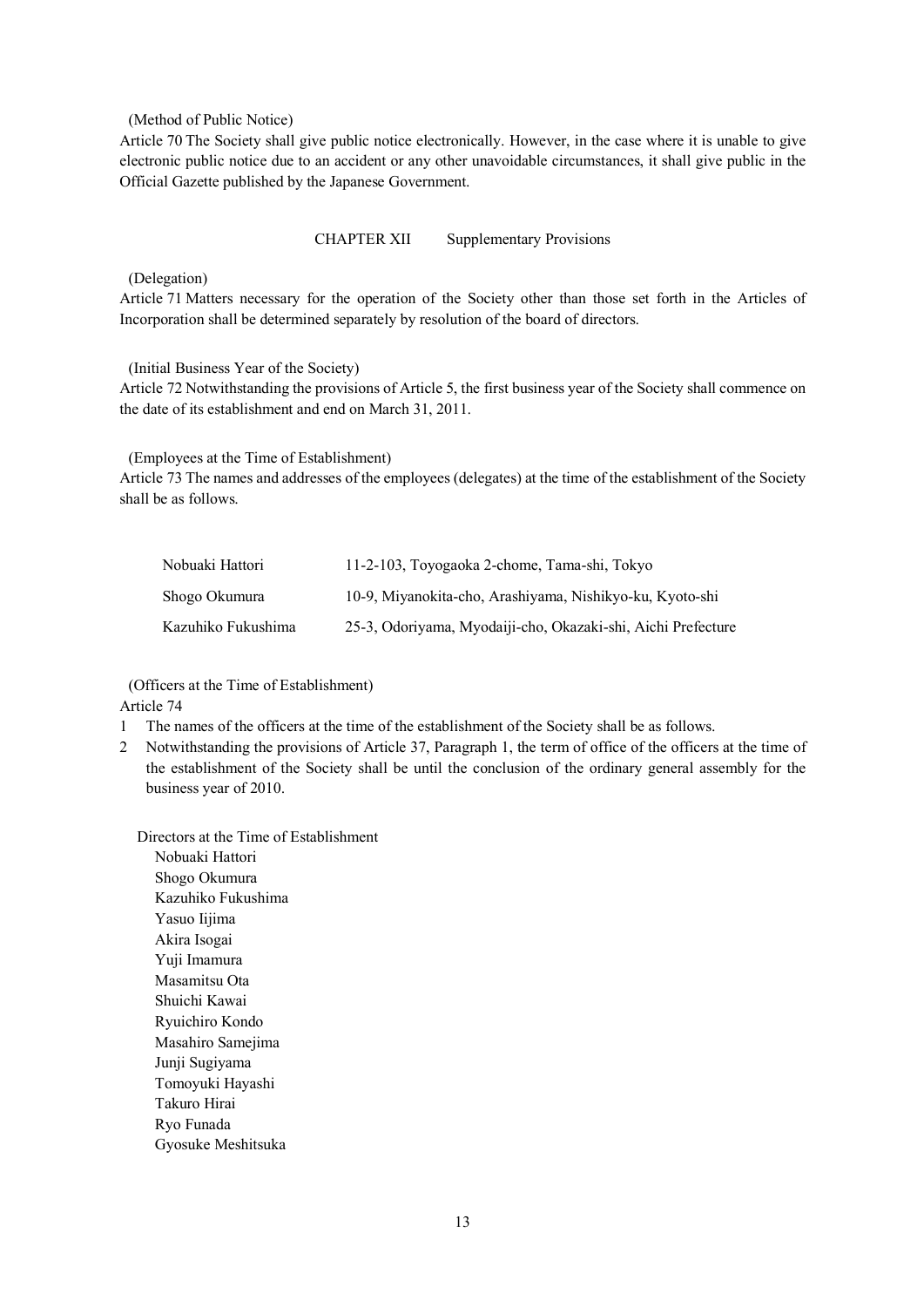Representative director at the Time of Establishment Nobuaki Hattori

Auditors at the Time of Establishment Satoshi Shida Shuichi Doi

(Compliance with Laws)

Article 75 Any matters not provided in the Articles of Incorporation shall be in accordance with the General Incorporated Association/Foundation Act and other laws and regulations.

The Articles of Incorporation are prepared for the purpose of establishing The Japan Wood Research Society, and the employees at the time of establishment shall affix their names and seals hereto as follows.

March 23, 2010

Employee at the Time of Establishment Nobuaki Hattori Employee at the Time of Establishment Shogo Okumura Employee at the Time of Establishment Kazuhiko

Fukushima

Revision: June 25, 2011; partial revision based on Proposal No. 2 of the 2nd ordinary general assembly Revision: June 20, 2015; partial revision based on Proposal No. 2 of the 6th ordinary general assembly